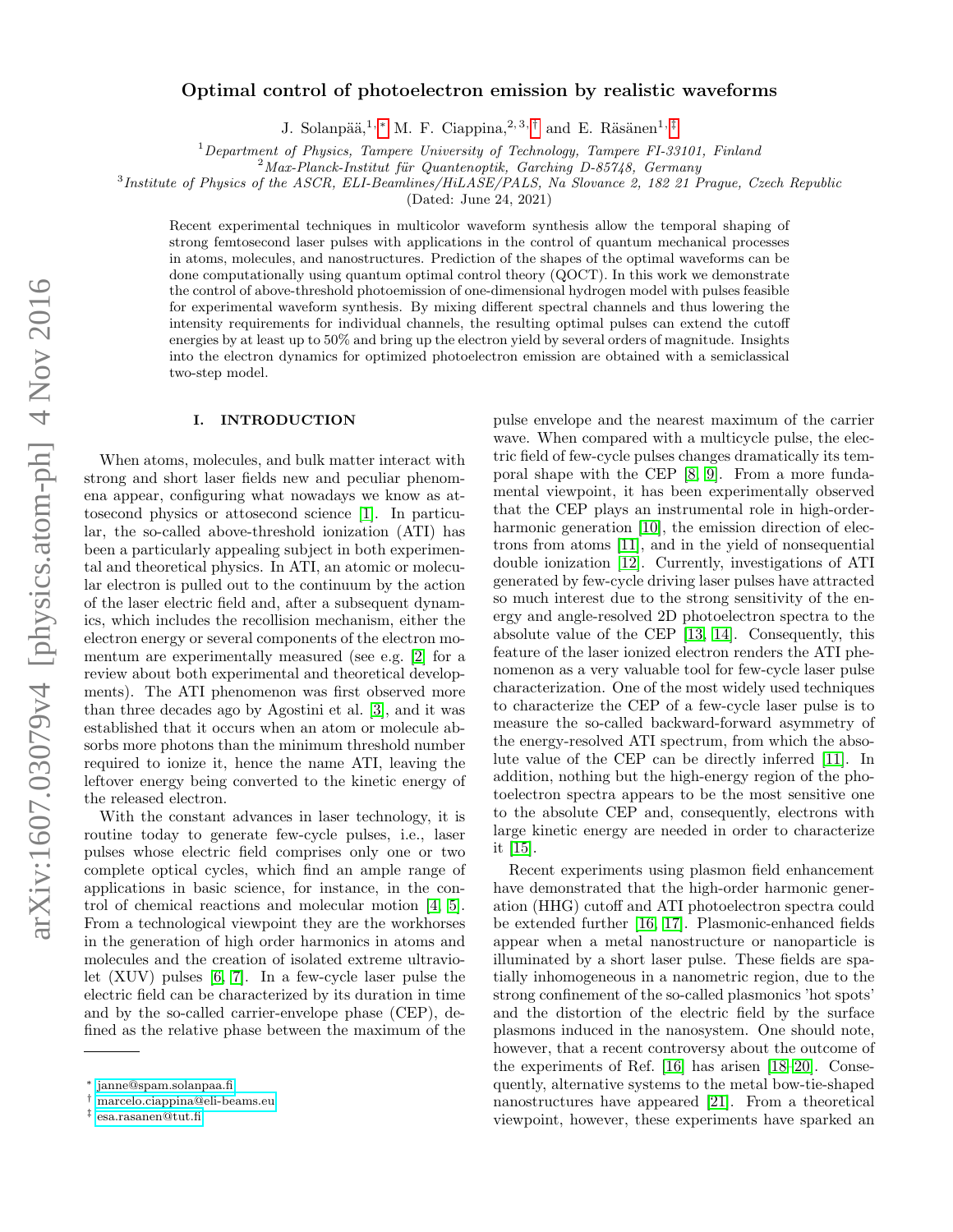intense and constant activity [\[22–](#page-5-20)[44\]](#page-6-0).

An step forward would be to use multicolor waveforms or field transients to drive the ATI phenomenon (for a recent article see e.g. Ref. [\[45\]](#page-6-1)). These laser sources present unique characteristics, as noticeable sub-fs changes in the laser electric field [\[46,](#page-6-2) [47\]](#page-6-3). In addition, a large set of parameters is available to control, with great precision, the shape of the laser electric field. For instance, by manipulating both the amplitude and relative phases of the different colors, it would be possible to tailor the laser electric field with an attosecond precision [\[48\]](#page-6-4).

Clever design of the shape of the laser electric field gives us the ability to control quantum mechanical (QM) processes. Prediction of the parameters for the waveforms can be achieved either via genetic evolution of the laser parameters in learning-loop experiments (see, e.g., Ref. [\[49\]](#page-6-5) and references therein) or via quantum optimal control theory (QOCT) simulations [\[49–](#page-6-5)[52\]](#page-6-6), where computational tools are used to predict the optimal pulse shapes for a given target, i.e., the desired outcome of the QM process. QOCT has been successfully used to control, e.g., ultrafast strong-field phenomena such as high-harmonic generation [\[53](#page-6-7)[–55\]](#page-6-8), strong-field ionization [\[56–](#page-6-9) [59\]](#page-6-10), and photoelectron emission [\[45\]](#page-6-1).

However, in ultrafast strong-field physics, there have yet to be any experiments using laser pulses designed with QOCT. This is in contrast to many other fields within the QOCT community (see, e.g., Ref. [\[60\]](#page-6-11) and the references therein). The reason may be, in part, due to the fact that several previous studies using QOCT in controlling strong-field phenomena produce laser pulses that are not fully compatible with experimental multicolor waveform synthesis despite several advances in incorporating constraints to QOCT (see, e.g., Refs. [\[52,](#page-6-6) [61\]](#page-6-12) and the references therein). A recent work by  $B. Bódi$ et al. in Ref. [\[62\]](#page-6-13) brings QOCT within ultrafast strongfield physics towards predicting experimentally feasible waveforms. In their work, the total laser electric field is a superposition of four predefined pulses of different colors (channels) that are obtained from experimental setups. This computational scheme, simulating a single multicolor waveform synthesizer, allows experimental compatibility, in principle.

As in the work by  $B.$  Bodi et al., we present the optimizable pulse as a superposition of component pulses (channels), but do not address any specific light-field synthesizer. Hence, instead of using channel information from an existing experimental setup, each channel is represented by a single-frequency carrier wave with a Gaussian envelope. This analytical basis has several advantages: while providing experimentally feasible pulses, we can (1) easily change the channel specifications and (2) use gradient-based optimization methods if desired. We note that QOCT-schemes representing the field in a basis have been proposed and applied earlier to a variety of systems [\[63–](#page-6-14)[68\]](#page-6-15). In contrast to previous methods, in our scheme we aim at compatibility with modern waveform synthesizers for ultrashort strong-field physics. First, we

use the most natural analytical basis for pulses produced for such systems, and second, we add CEP as an optimizable quantity. With respect to physical constraints, our method can enforce arbitrary constraints for the total laser electric field as well as the component channels.

In the next Sections we describe the scheme and use it to optimize multicolor waveforms or field transients for different targets, namely the photoelectron yield and/or the ATI energy cutoff. The ultimate goal is to push the limits in the energy conversion, in the sense to reach as energetic electrons as possible, with a given input laser energy.

### II. OPTIMIZATION SCHEME

We describe the total electric field as a superposition of N channels represented as ultrashort pulses consisting of a single-frequency carrier wave with a gaussian envelope. Each of the channels has their own amplitude  $A_i$ , carrier frequency  $\omega_i$ , center time  $\tau_i$ , carrier-envelope phase (CEP)  $\phi_i$ , and duration  $\sigma_i$ , i.e.,

<span id="page-1-0"></span>
$$
\epsilon[\mathbf{u}](t) = \sum_{i=1}^{N} A_i \cos \left[\omega_i (t - \tau_i) + \phi_i\right]
$$
  
 
$$
\times \exp \left[-\ln\left(2\right) (t - \tau_i)^2 / \sigma_i^2\right],
$$
 (1)

where **u** denotes the optimizable parameters. We can choose at will the number of component pulses  $N$ , and which parameters are kept fixed and which are optimized. Note that chirp, and in higher dimensions also polarization, can be easily added to the representation as optimizable parameters. The total field of Eq. [\(1\)](#page-1-0) always satisfies  $\epsilon(-\infty) = \epsilon(\infty) = 0$  and  $| \int \epsilon(t) dt | \approx 0$  whenever  $\sigma_i \gtrsim 200$  a.u. for wavelengths < 2 µm; If  $\sigma_i \lesssim 200$  a.u., one would need to add  $\int \epsilon(t) dt = 0$  as a global optimization constraint to have the optimized pulses strictly conform to Maxwell's equations, although we omit this in the following demonstrations.

We test our scheme in a one-dimensional (1D) hydrogen-like atom, but full 3D approaches and multielectronic systems within the single active electron approximation (SAE) could be used. The pulses are optimized to maximize the photoelectron yield and energy. We take up to  $N = 3$  channels, each with a fixed frequency and duration. Thus, the optimizable parameters are the amplitudes A, CEPs  $\phi$ , and time-delays via  $\tau$ s in line with modern waveform synthesis experiments (see, e.g., Refs. [\[47,](#page-6-3) [48,](#page-6-4) [69\]](#page-6-16)). The 1D Hamiltonian of our system can be written as

$$
\hat{H} = \frac{\hat{p}^2}{2} + V(\hat{x}) + \hat{x}\epsilon[\mathbf{u}](t),\tag{2}
$$

where  $V(x) = -1/$ √  $\sqrt{x^2+1}$  is the soft Coulomb potential. We represent the system on a real space grid of length  $L \approx 530$  nm (10,000 a.u.) with a spacing  $\Delta x \approx 13$  pm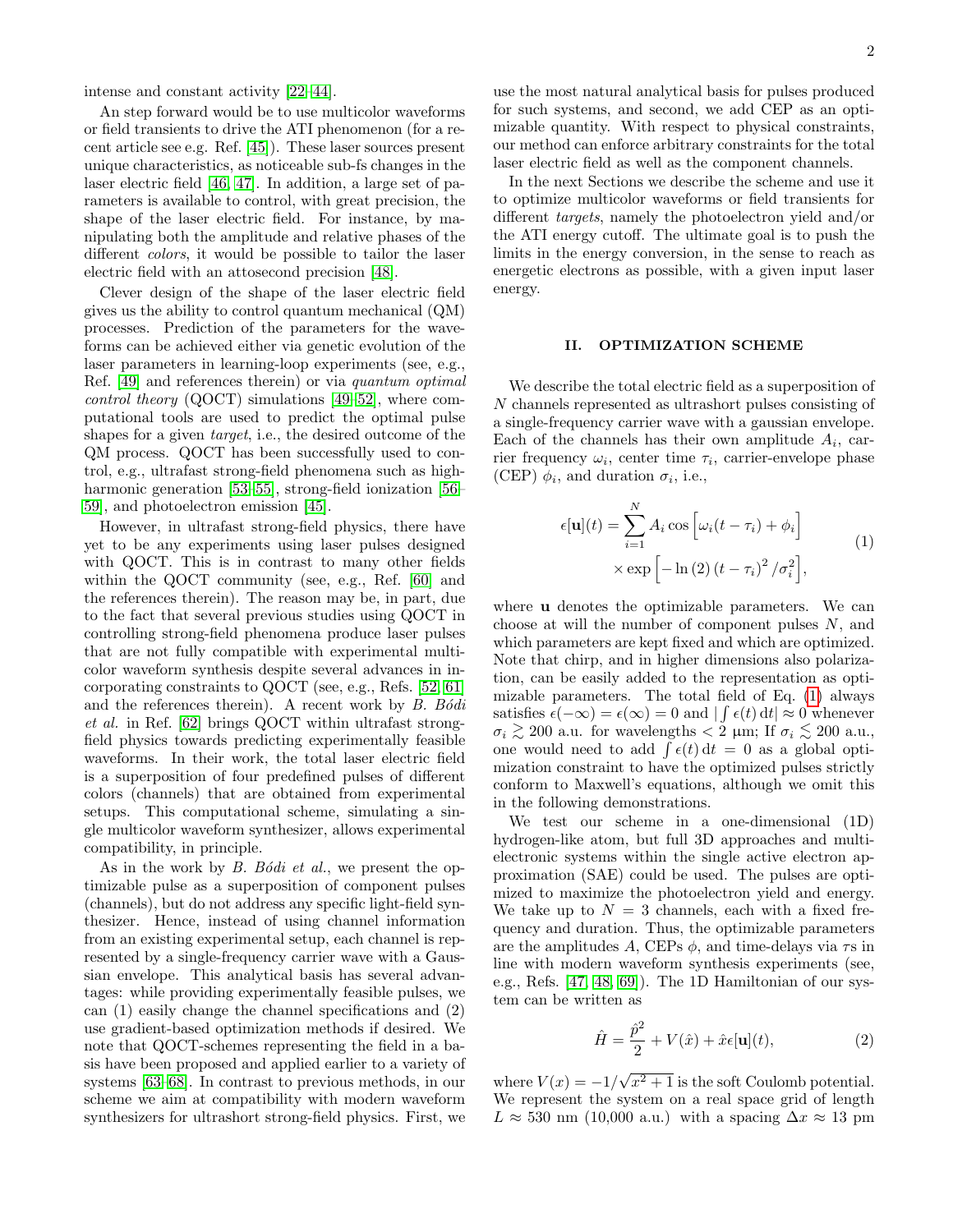(0.25 a.u.).

The time propagation begins from the ground state, and the time evolution is calculated by the exponential mid-point rule with time step  $\Delta t \approx 1.2$  as, i.e.,  $\hat{U}(t \to t + \Delta t) \approx \exp \left[-i\Delta t \hat{H}(t + \Delta t/2)\right]$ . Action of the matrix exponential on the state is, i.e.,  $\hat{U}|\psi\rangle$  done using the new algorithm from Ref. [\[70\]](#page-6-17) as implemented in  $SciPy$  [\[71\]](#page-6-18).

To target the photoelectron spectrum (PES), we optimize the integral of the PES over some energy range  $[E_a, E_b]$  (see Ref. [\[53\]](#page-6-7) for a similar target in HHG). Calculation of the PES is done according to Ref [\[72\]](#page-6-19), i.e., we calculate the PES at the end of the pulse using an energy window technique. This target functional can be written as

<span id="page-2-0"></span>
$$
G[\mathbf{u}] = \langle \Psi[\mathbf{u}](T) | \hat{O} | \Psi[\mathbf{u}](T) \rangle, \tag{3}
$$

where

$$
\hat{O} = \int_{E_a}^{E_b} dE \text{ PES}(E)
$$
\n
$$
= \int_{E_a}^{E_b} dE \frac{\gamma^4}{\left(\hat{H}_0 - E\right)^4 + \gamma^4}, \tag{4}
$$

and  $\gamma$  is half of the energy resolution ( $\Delta E \approx 0.6$  eV for the cases studied in the present work).

Optimization of this target can be achieved in two ways. First, we can increase the yield of the photoelectrons (larger integrand values), or second, as the PES has a sharp cutoff, we can extend the cutoff energy (provided that  $E<sub>b</sub>$  has been set large enough). In practice, the optimal pulses typically fill both these goals, i.e., we get increase both in the photoelectron yield and in the cutoff energy.

These ingredients are already enough for gradient-free optimization schemes, which we will use in the rest of the paper. Calculation of the gradient of Eq. [\(3\)](#page-2-0) for the pulse representation in Eq. [\(1\)](#page-1-0) would be trivial following, e.g., Ref. [\[52\]](#page-6-6). However, we found that calculation of an auxiliary wavefunction called the costate, at the end of the pulse, was numerically challenging for the chosen target operator. For other methods of calculating the PES it could be easier to obtain the costate (and hence the gradient). For instance, calculating the PES as a projection to plane waves would result in the costate at the end of the pulse being just a band-pass filtered final wavefunction.

Optimization of the target is done with Multi-Level Single-Linkage (MLSL) global optimizer [\[73\]](#page-6-20). The MLSL algorithm conducts a series of local optimization searches within a bounded domain while avoiding (1) repeated searches of previously found local maxima and (2) starting local searches near the search space boundaries [\[73,](#page-6-20) [74\]](#page-6-21). For local optimization, we employ a gradient free

algorithm called Bound Optimization by Quadratic Approximation (BOBYQA [\[75,](#page-6-22) [76\]](#page-6-23)) [\[77\]](#page-6-24) which, together with MLSL, allows us to bound the optimization variables. In particular, the amplitude of each channel is capped to  $A \in [0.03, 0.13]$  a.u., the full-width half maximum (FWHM) to  $\sigma \in [3.6, 9.7]$  fs and the maximum time-delay between channels to  $\sim$  9.7 fs. The pulse constraints (fluence and peak intensity) are nonlinear in the search space and can not be handled by bounds for the optimization variables. These global constraints are enforced via the augmented lagrangian technique [\[78,](#page-6-25) [79\]](#page-6-26). For the optimization algorithms, we use the *nlopt* library [\[74\]](#page-6-21) implementations.

The optimization routine begins from a random pulse configuration usually giving low yield and small cutoff energies for the PES. During the optimization, the algorithms find several locally optimal pulses for our target. Here we show the best of the locally optimal pulses and compare it with:

- i) a commonly available reference pulse with carrier wavelength of 800 nm with the same fluence and peak intensity as the optimized pulse and
- ii) the separate channels of the optimized pulse.

#### III. OPTIMIZATION RESULTS

The easiest way to increase the photoelectron energies would be to increase the peak intensity or the wavelength of the driving laser pulse. There is, however, a limit to the dominant wavelength of strong femtosecond laser pulses, and currently, in experimental multicolor waveform synthesis, it is easier to distribute energy between different channels than to concentrate it all to a single channel [\[48\]](#page-6-4).

Hence, we begin by setting up two spectral channels, the simplest possible multicolor waveform configuration. The channels have partially overlapping spectral shapes with central frequencies corresponding to wavelengths of 1.6  $\mu$ m and 1.9  $\mu$ m. Furthermore, the peak laser electric field is constrained below 0.09 a.u. (corresponding to a peak intensity  $\approx 2.8 \cdot 10^{14} \text{ W/cm}^2$ , and the fluence to 3 a.u., but it turns out that the peak field constraint is more restricting than the fluence constraint in this case. The targeted energy range is approximately from  $E_a = 110$ eV ( $\sim$  4 a.u.) to  $E_b = 330$  eV ( $\sim$  12 a.u.) shown as vertical lines together with the spectra in Fig. [1\(](#page-3-0)a).

The optimized spectrum [black curve in Fig.  $1(a)$ ] has a cutoff energy of  $\sim 300$  eV. This is  $\sim 50$  % more than for the  $1.9 \mu$ m channel of the optimized pulse (dark blue) curve), and in addition, the yield is increased by up to 3 orders of magnitude. If we compare the optimized spectrum to what is obtained for a commonly available 800 nm pulse (green curve), we observe even more dramatic enhancements.

The optimized pulse [black line in Fig. [1\(](#page-3-0)b)] mixes the 1.6 µm and 1.9 µm channels roughly in proportions of one to three when comparing their respective intensities.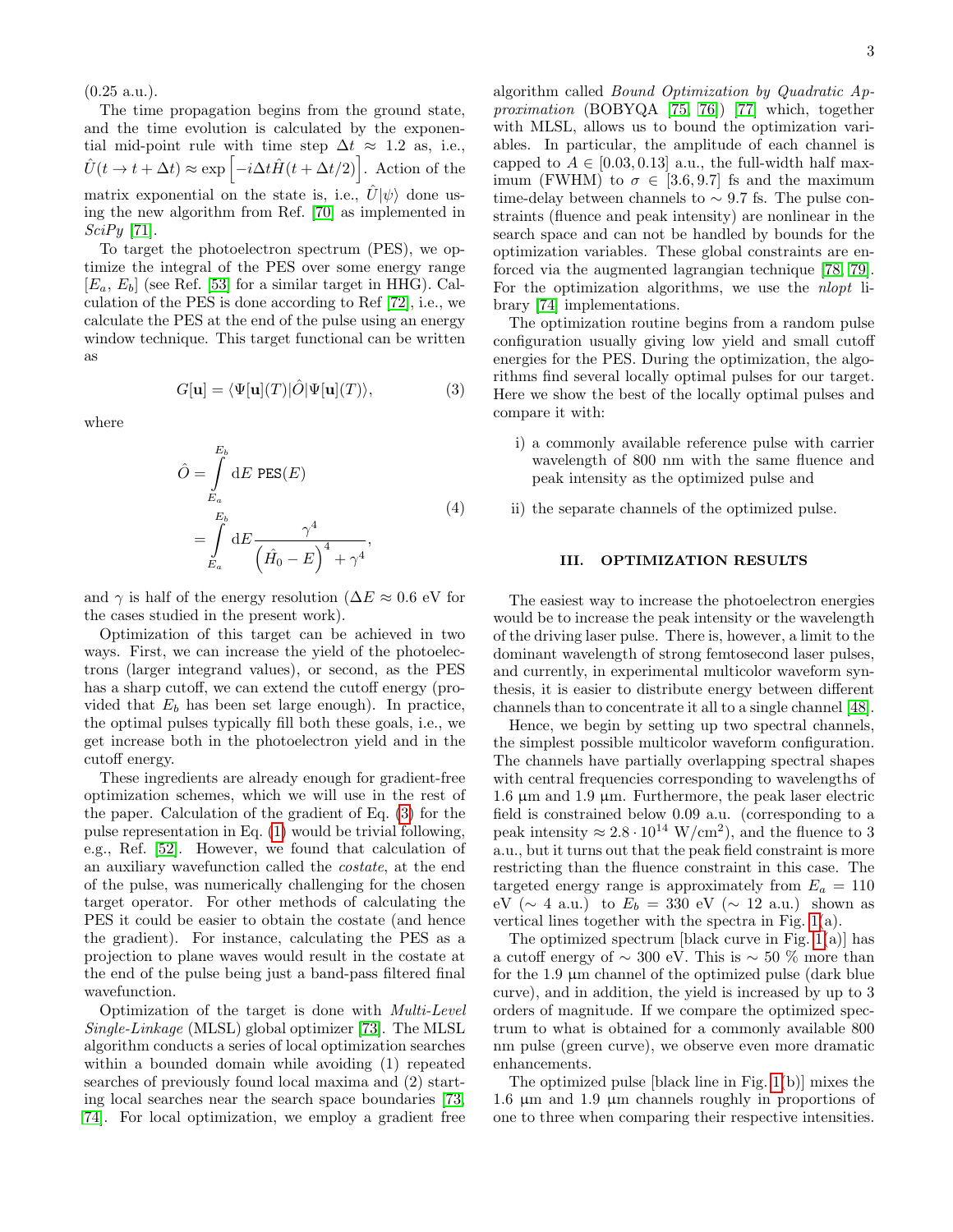

<span id="page-3-0"></span>FIG. 1. (a) Optimized photoelectron spectrum (PES) with a two-channel pulse (black) demonstrates up to 3 orders of magnitude increase in the yield and over 100 eV extension of the cutoff energy compared to the nm single-channel (800) reference pulse [green (light gray) curve], and single channels of the optimal pulse [blue lines]. (b) The optimized pulse (black) is composed of two channels (dark blue and blue), and the reference pulse (green) has the same peak intensity and fluence as the optimized pulse, but different spectral range. The power spectral distributions of the pulses are shown in the inset.

Essentially, the optimization algorithm finds the correct CEP and time-delay for each channel in order to increase the peak intensity and fluence of the total field compared to the 1.9 µm channel only. This achieves the desired effect, i.e., the enhancement of the PES without concentrating all the pulse energy to a single channel.

The pulse shapes allowed by the two-channels are quite restricted, and we can increase the degrees of freedom by adding in another spectral channel. The three-channel optimization is conducted with central frequencies of the channels corresponding to wavelengths  $0.8 \mu m$ ,  $1.6 \mu m$ , and  $1.9 \mu m$ , and we also increase the peak field constraint to 0.11 a.u. The target remains the same as for twochannel optimization, i.e., from  $E_a = 110$  eV to  $E_b =$ 330 eV. Figure [2\(](#page-3-1)a) shows the optimized PES (black) and compares it to the reference spectrum of the 800 nm pulse (green) and the spectra obtained for single channels



<span id="page-3-1"></span>FIG. 2. (a) Optimized photoelectron spectrum (PES) with a three-channel pulse (black) shows a yield enhancement up to 6 orders of magnitude and a dramatic cutoff extension (more than 100 eV) compared to the single-channel (800 nm) reference pulse (green), and single channels of the optimal pulse (blue lines). (b) The optimization changes the dominant spectral contribution to lower frequencies as seen from the power spectral densities (PSDs) of the laser pulses in the inset, and it also increases the duration of the major cycle of the optimized pulse.

of the optimized pulse (blue lines). The optimal pulse increases the yield up to six orders of magnitude and extends the cutoff energy by over 100 eV, and as in the two-channel case, the optimal pulse wins over the single channel results.

The optimal three-channel pulse [black line in Fig. [2\(](#page-3-1)b)] mixes the 0.8  $\mu$ m, 1.6  $\mu$ m, and 1.9  $\mu$ m channels in (intensity) proportions of around 5-1-11. This lowers the intensity requirement for the long-wavelength channels as in the two-channel setup described above. It is of interest to note that the changes in the PES are due to mixing lower-wavelength channels, channels which alone give spectra with much lower energy cutoffs.

One of the advantages of the 1D models is the possibility to scrutinize the time and spatial electron dynamics in a direct way. To this end in Fig.  $3(a)$  we show the electron density  $|\Psi(x,t)|^2$ , where  $\Psi(x,t)$  is the spatiotemporal electron wavefunction, for the optimal three-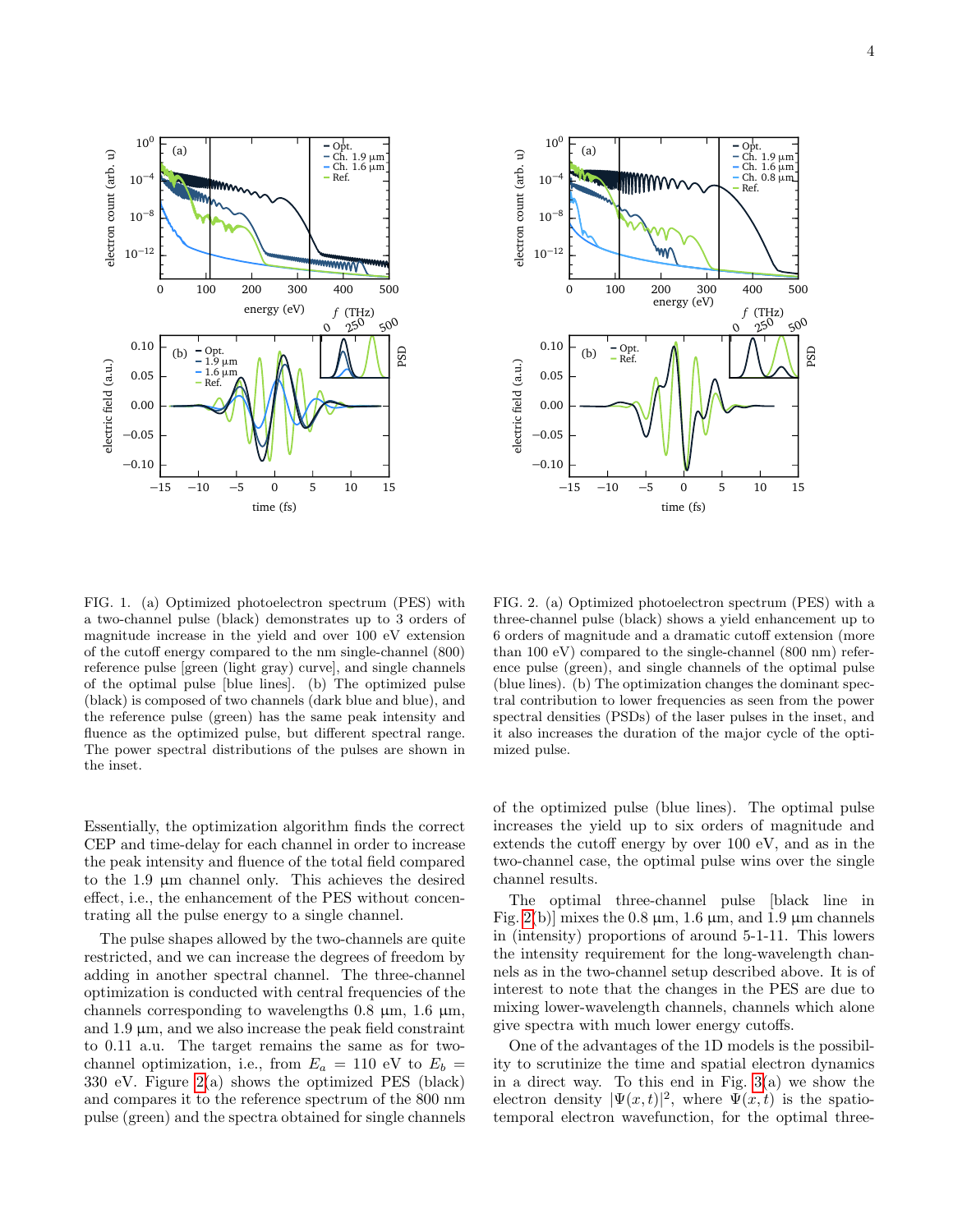

<span id="page-4-0"></span>FIG. 3. (a) Electron density corresponding to the optimized 3-channel pulse in Fig. 3. (b)  $10^6$  corresponding (semi)classical trajectories, and (c) the terminal kinetic energy as a function of the time of tunneling.

channel laser pulse used in Fig. 3(b). Essentially, the last dominant cycle in the laser pulse packs as much energy in the ejected electron wavepacket as possible. To better illustrate this idea, we employ a semiclassical two-step model similar to the three-step model used in Ref. [\[53\]](#page-6-7).

An ensemble  $10^6$  trajectories is simulated as follows:

1. The tunneling times (start times of the trajectories)  $t_0$  are randomized following the exponential tunneling rate [\[80](#page-6-27)[–82\]](#page-6-28)

$$
w(t_0) \sim \exp \left\{-\left[2(2I_p)^{3/2}\right] / \left[3|\epsilon(t_0)|\right]\right\},
$$
 (5)

where  $I_p = 0.669$  a.u. is the ionization potential of our system.

- 2. The trajectories start with zero velocity at the tunnel exit, which is located at the classical turning point on the farther side of the tunneling barrier.
- 3. After tunneling, the trajectories are propagated classically, i.e., following Newton's equations, using the 8th order Dormand & Prince algorithm with adaptive step size control (see e.g. [\[83\]](#page-6-29)).

Figure [3\(](#page-4-0)b) shows tracing of the classical trajectories. We see a clear correspondence to the QM simulation in Fig. [3\(](#page-4-0)a): quantum mechanically high-density areas are filled with semiclassical trajectories whereas QM lowdensity areas have only few trajectories. By increasing the ensemble size by a few orders of magnitude, better agreement with the QM low-density region could be obtained.

In the semiclassical model, the maximum kinetic energy is obtained for tunneling events between the two dominant subcycles of the pulse i.e., slightly before  $t_0 = 0$ as shown in Fig.  $3(c)$  illustrating the terminal kinetic energy as a function of the tunneling time of the trajectory. For the trajectories tunneling out near  $t_0 = 0$ , the semiclassical model yields the maximal terminal kinetic energy of 315 eV, i.e., at the beginning of the cutoff of the optimized QM spectrum of Fig.  $2(a)$ . The electron trajectories that tunnel out near the field minimum at  $t_0 \approx 0$  feel only the full effect of the later dominant half cycle of the pulse, thus contributing to the cutoff region of the PES. An electron tunneling out earlier would be slowed down by the previous half-cycle, and an electron tunneling out later would not obtain the maximum energy from the latter half-cycle.

## IV. SUMMARY

We have presented a computational optimal control scheme that composes experimentally feasible multicolor waveforms from analytical pulse components (channels). As a case study we apply the scheme to the optimization of photoelectron spectra in a one-dimensional hydrogenlike system. The scheme provides substantial yield enhancement and cutoff extension compared to single 800 nm pulses with the same peak intensity and fluence or the component channels of the optimized pulse. By mixing a few different spectral channels, the proposed method decreases the need for high intensities in single spectral channels. Simultaneously, the scheme provides significant enhancements in the photoelectron spectrum yield and cutoff. In addition, we have shown that the physical working mechanisms behind the optimal pulses can be inspected with simple semiclassical models.

With the chosen channel configurations and target energies the scheme already provides photoelectrons with  $\sim$  0.5 keV energies. By suitable modifications in the channel configuration and pulse constraints, the scheme could provide a way to generate ultrashort electron pulses with sufficient yield even in the keV regime. Such electron pulses can be used for diffraction experiments, and could provide an alternative method to the celebrated laser-induced electron diffraction (LIED) technique (see, e.g., Refs. [\[84](#page-6-30)[–86\]](#page-7-0)), but with a much finer spatial resolution.

In addition, an extension of our optimal control scheme with realistic waveforms to 3D and many-electron systems is straightforward. The scheme can be modified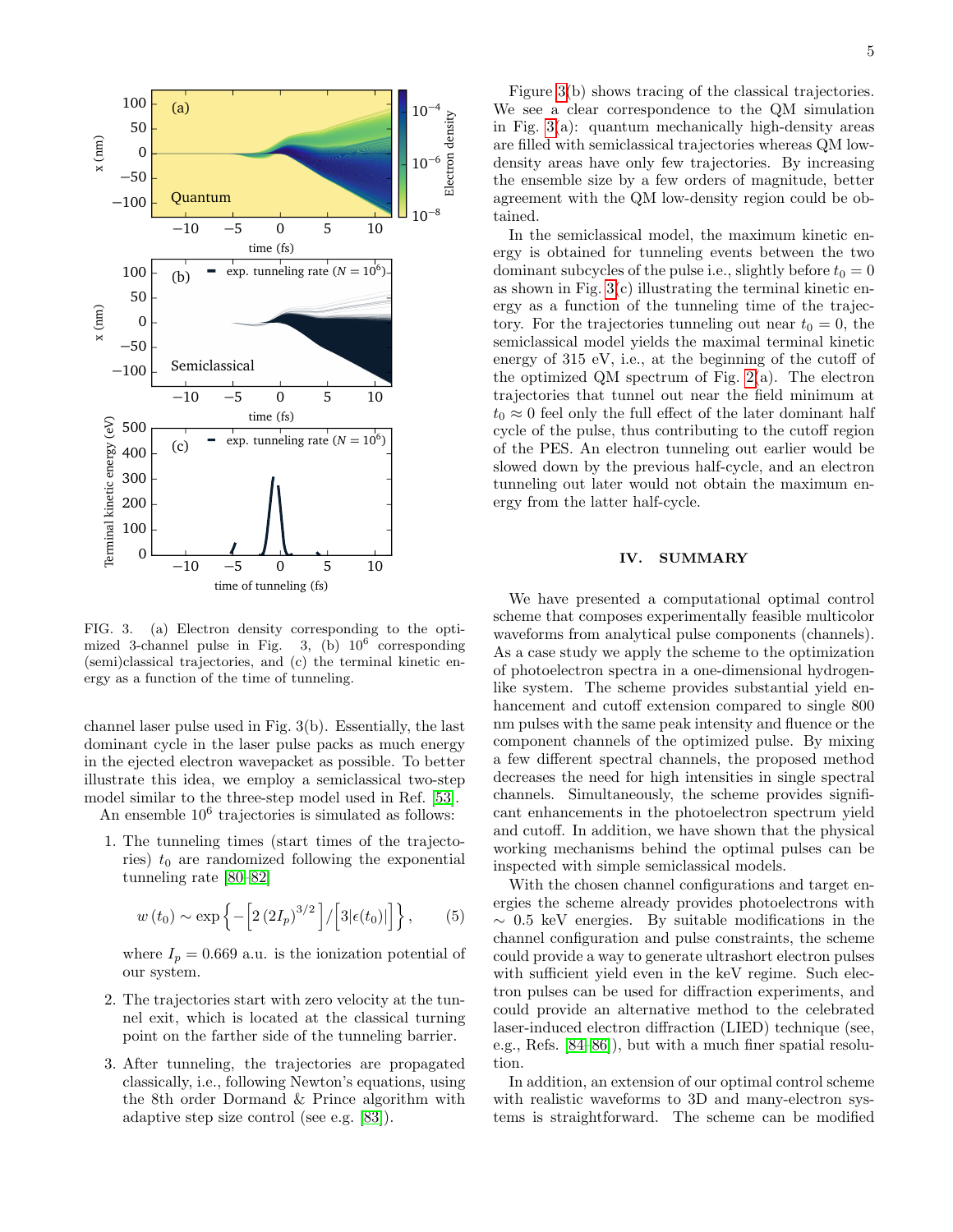to use most of the existing optimization algorithms to account for different search space landscapes in other systems, and it can be readily be implemented in existing optimal control software or as an external module to all state-of-the-art software packages for singleor many-electron simulations. This provides straightforward access to a multitude of different applications including, e.g., optimization of high-harmonic generation, atomic transitions between states, and electron dynamics in molecular and nanoscale devices.

#### ACKNOWLEDGMENTS

This work was supported by the project ELI–Extreme Light Infrastructure–phase 2

- <span id="page-5-0"></span>[1] F. Krausz and M. Ivanov, Rev. Mod. Phys. 81, 163 (2009).
- <span id="page-5-1"></span>[2] D. B. Milošević, G. G. Paulus, D. Bauer, and W. Becker, J. Phys. B 39, R203 (2006).
- <span id="page-5-2"></span>[3] P. Agostini, F. Fabre, G. Mainfray, G. Petite, and N. K. Rahman, Phys. Rev. Lett. 42, 1127 (1979).
- <span id="page-5-3"></span>[4] M. Schnürer, C. Streli, P. Wobrauschek, M. Hentschel, R. Kienberger, C. Spielmann, and F. Krausz, Phys. Rev. Lett. 85, 3392 (2000).
- <span id="page-5-4"></span>[5] P. von den Hoff, I. Znakovskaya, M. Kling, and R. de Vivie-Riedle, Chem. Phys. 366, 139 (2009).
- <span id="page-5-5"></span>[6] F. Ferrari, F. Calegari, M. Lucchini, C. Vozzi, S. Stagira, G. Sansone, and M. Nisoli, Nat. Phot. 4, 975 (2010).
- <span id="page-5-6"></span>[7] M. Schultze, E. Goulielmakis, M. Uiberacker, M. Hofstetter, J. Kim, D. Kim, F. Krausz, and U. Kleineberg, N. Jour. of Phys. 9, 243 (2007).
- <span id="page-5-7"></span>[8] T. Wittmann, B. Horvath, W. Helml, M. G. Schätzel, X. Gu, A. L. Cavalieri, G. G. Paulus, and R. Kienberger, Nat. Phys. 5, 357 (2009).
- <span id="page-5-8"></span>[9] M. F. Kling, J. Rauschenberger, A. J. Verhoef, D. B. M. E. Hasović, T. Uphues, H. G. Muller, and M. J. J. Vrakking, New J. Phys. 10, 025024 (2008).
- <span id="page-5-9"></span>[10] M. Nisoli, G. Sansone, S. Stagira, S. D. Silvestri, C. Vozzi, M. Pascolini, L. Poletto, P. Villoresi, and G. Tondello, Phys. Rev. Lett. 91, 213905 (2003).
- <span id="page-5-10"></span>[11] G. G. Paulus, F. Grasbon, H. Walther, P. Villoresi, M. Nisoli, S. Stagira, E. Priori, and S. D. Silvestri, Nature 414, 182 (2001).
- <span id="page-5-11"></span>[12] X. Liu, H. Rottke, E. Eremina, W. Sandner, E. Goulielmakis, K. O. Keeffe, M. Lezius, F. Krausz, F. Lindner, M. G. Schätzel, G. G. Paulus, and H. Walther, Phys. Rev. Lett. 93, 263001 (2004).
- <span id="page-5-12"></span>[13] A. M. Sayler, T. Rathje, M. Moller, D. Hoff, G. Stibenz, W. Müller, C. Kurbis, K. Rühle, and G. G. Paulus, (CLEO EUROPE/EQEC) , 1 (2011).
- <span id="page-5-13"></span>[14] A. M. Sayler, T. Rathje, W. Müller, K. Rühle, R. Kienberger, and G. G. Paulus, Opt. Lett. 36, 1 (2011).
- <span id="page-5-14"></span>[15] G. G. Paulus, F. Lindner, H. Walther, A. Baltuška, E. Goulielmakis, M. Lezius, and F. Krausz, Phys. Rev. Lett. 91, 253004 (2003).
- <span id="page-5-15"></span>[16] S. Kim, J. Jin, Y.-J. Kim, I.-Y. Park, Y. Kim, and S.-W. Kim, Nature 453, 757 (2008).

 $(CZ.02.1.01/0.0/0.0/15\_008/0000162)$  from European Regional Development Fund and by the Academy of Finland (project no. 126205) and COST Action CM1204 (XLIC). We also acknowledge CSC the Finnish IT Center for Science for computational resources. Several Python-extensions [\[71,](#page-6-18) [87–](#page-7-1)[89\]](#page-7-2) were used for the simulation and analysis.

- <span id="page-5-16"></span>[17] S. Zherebtsov and et. al, Nat. Physics 7, 656 (2011).
- <span id="page-5-17"></span>[18] M. Sivis, M. Duwe, B. Abel, and C. Ropers, Nature 485, E1 (2012).
- [19] S. Kim, J. Jin, Y.-J. Kim, I.-Y. Park, Y. Kim, and S.-W. Kim, Nature 485, E2 (2012).
- <span id="page-5-18"></span>[20] M. Sivis, M. Duwe, B. Abel, and C. Ropers, Nat. Phys. 9, 304 (2013).
- <span id="page-5-19"></span>[21] I.-Y. Park, S. Kim, J. Choi, D.-H. L. Y.-J. Kim, M. F. Kling, M. I. Stockman, and S.-W. Kim, Nat. Phot. 5, 677 (2011).
- <span id="page-5-20"></span>[22] A. Husakou, S.-J. Im, and J. Herrmann, Phys. Rev. A 83, 043839 (2011).
- [23] I. Yavuz, E. Bleda, Z. Altun, and T. Topcu, Phys. Rev. A 85, 013416 (2012).
- [24] M. Ciappina, J. Biegert, R. Quidant, and M. Lewenstein, Phys. Rev. A 85, 033828 (2012).
- [25] I. Yavuz, Phys. Rev. A **87**, 053815 (2013).
- [26] I. Yavuz, Y. Tikman, and A. Z., Phys. Rev. A 92, 023413 (2015).
- [27] M. F. Ciappina, S. S. Aćimović, T. Shaaran, J. Biegert, R. Quidant, and M. Lewenstein, Opt. Exp. 20, 26261 (2012).
- [28] T. Shaaran, M. F. Ciappina, and M. Lewenstein, Phys. Rev. A 86, 023408 (2012).
- [29] M. F. Ciappina, J. A. Pérez-Hernández, T. Shaaran, J. Biegert, R. Quidant, and M. Lewenstein, Phys. Rev. A 86, 023413 (2012).
- [30] T. Shaaran, M. F. Ciappina, and M. Lewenstein, J. Mod. Opt. 86, 1634 (2012).
- [31] J. A. Pérez-Hernández, M. F. Ciappina, M. Lewenstein, L. Roso, and A. Zaïr, Phys. Rev. Lett. **110**, 053001 (2013).
- [32] M. F. Ciappina, J. A. Pérez-Hernández, T. Shaaran, L. Roso, and M. Lewenstein, Phys. Rev. A 87, 063833 (2013).
- [33] T. Shaaran, M. F. Ciappina, R. Guichard, J. A. Pérez-Hernández, L. Roso, M. Arnold, T. Siegel, A. Zaïr, and M. Lewenstein, Phys. Rev. A 87, 041402(R) (2013).
- [34] M. F. Ciappina, T. Shaaran, and M. Lewenstein, Ann. Phys. 525, 97 (2013).
- [35] T. Shaaran, M. F. Ciappina, and M. Lewenstein, Phys. Rev. A 87, 053415 (2013).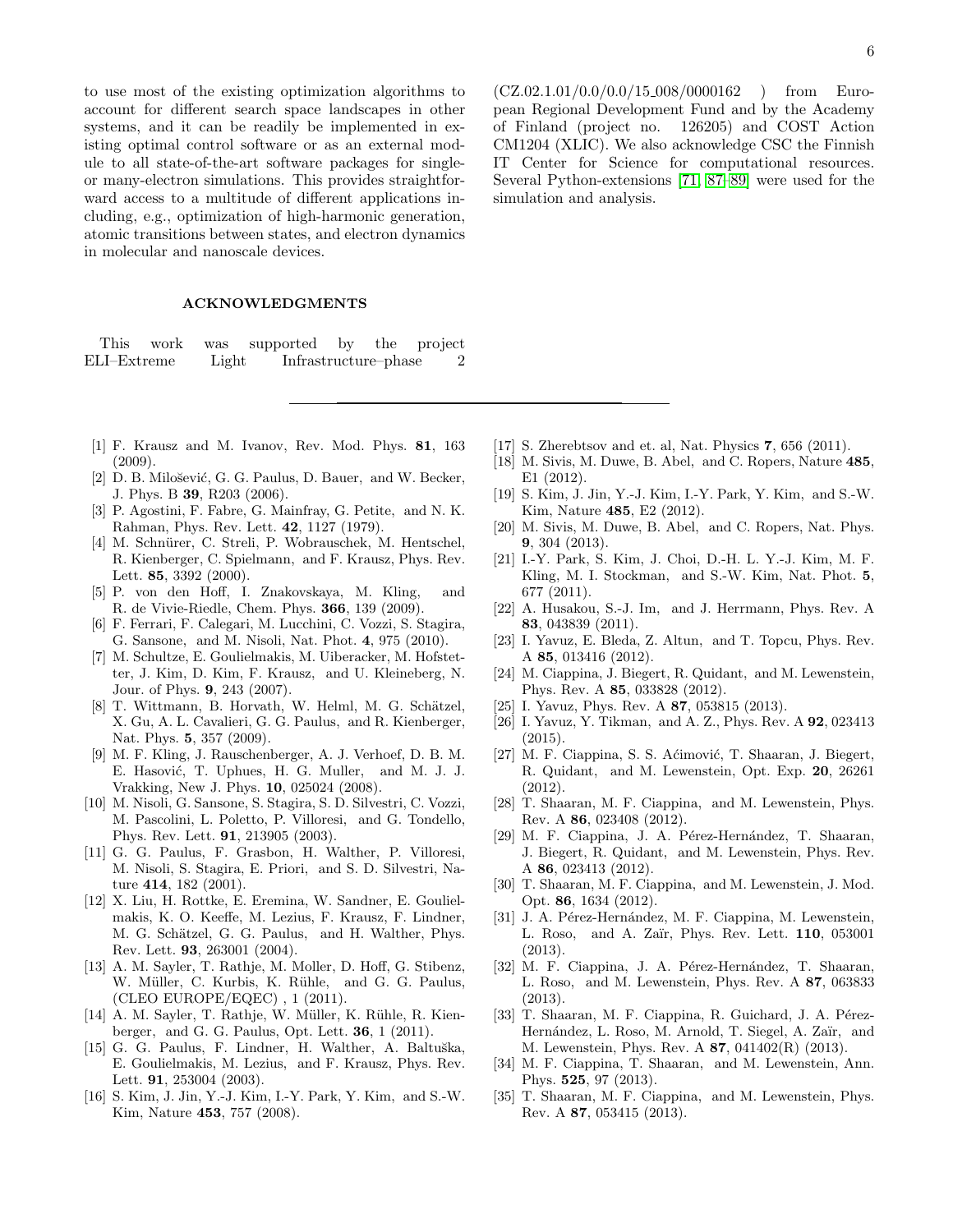- [36] M. F. Ciappina, T. Shaaran, R. Guichard, J. A. Pérez-Hernández, L. Roso, M. Arnold, T. Siegel, A. Zaïr, and M. Lewenstein, Las. Phys. Lett. 10, 105302 (2013).
- [37] M. F. Ciappina, J. A. Pérez-Hernández, T. Shaaran, M. Lewenstein, M. Krüger, and P. Hommelhoff, Phys. Rev. A 89, 013409 (2014).
- [38] M. F. Ciappina, J. A. Pérez-Hernández, T. Shaaran, and M. Lewenstein, Eur. Phys. J. D 68, 172 (2014).
- [39] M. F. Ciappina, J. A. Pérez-Hernández, and M. Lewenstein, Comp. Phys. Comm. 185, 398 (2015).
- [40] M. F. Ciappina, J. A. Pérez-Hernández, L. Roso, A. Zaïr, and M. Lewenstein, J. Phys.: Conf. Ser. 601, 012001  $(2015)$ .
- [41] A. Husakou, F. Kelkensberg, J. Herrmann, and M. J. J. Vrakking, Opt. Exp. 19, 25346 (2011).
- [42] A. Husakou and J. Herrmann, Phys. Rev. A **90**, 023831 (2014).
- [43] Y. Tikman, I. Yavuz, M. F. Ciappina, A. Chacón, Z. Altun, and M. Lewenstein, Phys. Rev. A 93, 023410 (2016).
- <span id="page-6-0"></span>[44] I. Yavuz, M. F. Ciappina, A. Chacón, Z. Altun, M. F. Kling, and M. Lewenstein, Phys. Rev. A 92, 033404 (2016).
- <span id="page-6-1"></span>[45] A. K. R. E. Goetz, R. Santra, and C. P. Koch, Phys. Rev. A 93, 013413 (2016).
- <span id="page-6-2"></span>[46] E. Goulielmakis, M. Schultze, M. Hofstetter, V. S. Yakovlev, J. Gagnon, M. Uiberacker, A. L. Aquila, E. Gullikson, D. T. Attwood, R. Kienberger, et al., Science 320, 1614 (2008).
- <span id="page-6-3"></span>[47] A. Wirth, M. Hassan, I. Grguras, J. Gagnon, A. Moulet, T. Luu, S. Pabst, R. Santra, Z. Alahmed, A. M. Azzeer, V. Yakovlev, V. Pervak, F. Krausz, and E. Goulielmakis, Science 334, 195 (2011).
- <span id="page-6-4"></span>[48] H. Fattahi, H. G. Barros, M. Gorjan, T. Nubbemeyer, B. Alsaif, C. Y. Teisset, M. Schultze, S. Prinz, M. Haefner, M. Ueffing, A. Alismail, L. Vámos, A. Schwarz, O. Pronin, J. Brons, X. T. Geng, G. Arisholm, M. Ciappina, V. S. Yakovlev, D.-E. Kim, A. M. Azzeer, N. Karpowicz, D. Sutter, Z. Major, T. Metzger, and F. Krausz, Optica 1[, 45 \(2014\).](http://dx.doi.org/10.1364/OPTICA.1.000045)
- <span id="page-6-5"></span>[49] C. Brif, R. Chakrabarti, and H. Rabitz, [New J. Phys.](http://stacks.iop.org/1367-2630/12/i=7/a=075008) 12[, 075008 \(2010\).](http://stacks.iop.org/1367-2630/12/i=7/a=075008)
- [50] A. P. Peirce, M. A. Dahleh, and H. Rabitz, [Phys. Rev.](http://link.aps.org/doi/10.1103/PhysRevA.37.4950) A 37[, 4950 \(1988\).](http://link.aps.org/doi/10.1103/PhysRevA.37.4950)
- [51] R. Kosloff, S. Rice, P. Gaspard, S. Tersigni, and D. Tannor, [Chem. Phys.](http://dx.doi.org/ http://dx.doi.org/10.1016/0301-0104(89)90012-8) 139, 201 (1989).
- <span id="page-6-6"></span>[52] J. Werschnik and E. K. U. Gross, [J. Phys. B](http://stacks.iop.org/0953-4075/40/i=18/a=R01) 40, R175 [\(2007\).](http://stacks.iop.org/0953-4075/40/i=18/a=R01)
- <span id="page-6-7"></span>[53] J. Solanpää, J. A. Budagosky, N. I. Shvetsov-Shilovski, A. Castro, A. Rubio, and E. Räsänen, [Phys. Rev. A](http://dx.doi.org/10.1103/PhysRevA.90.053402) 90, [053402 \(2014\).](http://dx.doi.org/10.1103/PhysRevA.90.053402)
- [54] A. Castro, A. Rubio, and E. K. U. Gross, [The European](http://dx.doi.org/10.1140/epjb/e2015-50889-7) [Physical Journal B](http://dx.doi.org/10.1140/epjb/e2015-50889-7) 88, 1 (2015).
- <span id="page-6-8"></span>[55] Y. Chou, P.-C. Li, T.-S. Ho, and S.-I. Chu, [Phys. Rev.](http://dx.doi.org/ 10.1103/PhysRevA.91.063408) A 91[, 063408 \(2015\).](http://dx.doi.org/ 10.1103/PhysRevA.91.063408)
- <span id="page-6-9"></span>[56] A. Castro, E. Rsnen, A. Rubio, and E. K. U. Gross, [EPL](http://stacks.iop.org/0295-5075/87/i=5/a=53001) [\(Europhysics Letters\)](http://stacks.iop.org/0295-5075/87/i=5/a=53001) 87, 53001 (2009).
- [57] M. Hellgren, E. Räsänen, and E. K. U. Gross, [Phys. Rev.](http://dx.doi.org/10.1103/PhysRevA.88.013414) A 88[, 013414 \(2013\).](http://dx.doi.org/10.1103/PhysRevA.88.013414)
- [58] E. Räsänen and L. B. Madsen, [Phys. Rev. A](http://dx.doi.org/10.1103/PhysRevA.86.033426) 86, 033426 [\(2012\).](http://dx.doi.org/10.1103/PhysRevA.86.033426)
- <span id="page-6-10"></span>[59] N. I. Shvetsov-Shilovski, L. B. Madsen, and E. Räsänen, Phys. Rev. A 91[, 023425 \(2015\).](http://dx.doi.org/10.1103/PhysRevA.91.023425)
- <span id="page-6-11"></span>[60] S. J. Glaser, U. Boscain, T. Calarco, C. P. Koch, W. Köckenberger, R. Kosloff, I. Kuprov, B. Luy,

S. Schirmer, T. Schulte-Herbrüggen, D. Sugny, and F. K. Wilhelm, [The European Physical Journal D](http://dx.doi.org/10.1140/epjd/e2015-60464-1) 69, [279 \(2015\).](http://dx.doi.org/10.1140/epjd/e2015-60464-1)

- <span id="page-6-12"></span>[61] D. Sugny, S. Vranckx, M. Ndong, O. Atabek, and M. Desouter-Lecomte, [Journal of Modern Optics](http://dx.doi.org/ 10.1080/09500340.2013.844281) 61, 816  $(2014).$
- <span id="page-6-13"></span>[62] B. Bódi, E. Balogh, V. Tosa, E. Goulielmakis, K. Varjú, and P. Dombi, Opt. Express 24[, 21957 \(2016\).](http://dx.doi.org/ 10.1364/OE.24.021957)
- <span id="page-6-14"></span>[63] R. D. Guerrero, C. A. Arango, and A. Reyes, [The Jour](http://dx.doi.org/http://dx.doi.org/10.1063/1.4931449)[nal of Chemical Physics](http://dx.doi.org/http://dx.doi.org/10.1063/1.4931449) 143, 124108 (2015).
- [64] K. Kormann, S. Holmgren, and H. O. Karlsson, [Jour](http://dx.doi.org/10.1007/s10957-010-9735-9)[nal of Optimization Theory and Applications](http://dx.doi.org/10.1007/s10957-010-9735-9) 147, 491  $(2010)$ .
- [65] T. Caneva, T. Calarco, and S. Montangero, [Phys. Rev.](http://dx.doi.org/10.1103/PhysRevA.84.022326) A 84[, 022326 \(2011\).](http://dx.doi.org/10.1103/PhysRevA.84.022326)
- [66] N. Rach, M. M. Müller, T. Calarco, and S. Montangero, Phys. Rev. A 92[, 062343 \(2015\).](http://dx.doi.org/10.1103/PhysRevA.92.062343)
- [67] T. E. Skinner and N. I. Gershenzon, [Journal of Magnetic](http://dx.doi.org/http://dx.doi.org/10.1016/j.jmr.2010.03.002) Resonance 204[, 248 \(2010\).](http://dx.doi.org/http://dx.doi.org/10.1016/j.jmr.2010.03.002)
- <span id="page-6-15"></span>[68] B. Bartels and F. Mintert, [Phys. Rev. A](http://dx.doi.org/10.1103/PhysRevA.88.052315) 88, 052315 [\(2013\).](http://dx.doi.org/10.1103/PhysRevA.88.052315)
- <span id="page-6-16"></span>[69] M. T. Hassan, T. T. Luu, A. Moulet, O. Raskazovskaya, P. Zhokhov, M. Garg, N. Karpowicz, A. M. Zheltikov, V. Pervak, F. Krausz, and E. Goulielmakis, [Nature](http://dx.doi.org/ 10.1038/nature16528) 530, [66 \(2016\).](http://dx.doi.org/ 10.1038/nature16528)
- <span id="page-6-17"></span>[70] A. H. Al-Mohy and N. J. Higham, [SIAM J. Sci. Comput.](http://dx.doi.org/10.1137/100788860) 33[, 488 \(2011\).](http://dx.doi.org/10.1137/100788860)
- <span id="page-6-18"></span>[71] Scipy and Numpy: E. Jones, T. Oliphant, P. Peterson, et al., "Scipy," <www.scipy.org> (2011).
- <span id="page-6-19"></span>[72] K. J. Schafer and K. C. Kulander, [Phys. Rev. A](http://dx.doi.org/10.1103/PhysRevA.42.5794) 42, 5794 [\(1990\).](http://dx.doi.org/10.1103/PhysRevA.42.5794)
- <span id="page-6-20"></span>[73] A. H. G. R. Kan and G. T. Timmer, Math. Prog. 39, 27 (1987).
- <span id="page-6-21"></span>[74] S. G. Johnson, "The nlopt nonlinear-optimization package," <http://ab-initio.mit.edu/nlopt>, Accessed: Oct 27th 2016.
- <span id="page-6-22"></span>[75] Z. Zhang, "Software by Professor M. J. D. Powell," [http:](http://mat.uc.pt/~zhang/software.html) [//mat.uc.pt/~zhang/software.html](http://mat.uc.pt/~zhang/software.html), Accessed: Oct 27th 2016.
- <span id="page-6-23"></span>[76] M. J. D. Powell, "Bobyqa source code," [http://mat.uc.](http://mat.uc.pt/~zhang/software.html) [pt/~zhang/software.html](http://mat.uc.pt/~zhang/software.html), Accessed: Oct 27th 2016.
- <span id="page-6-24"></span>[77] M. J. D. Powell, The BOBYQA algorithm for bound constrained optimization without derivatives, Tech. Rep. (Univ. of Cambridge, Dept. of Appl. Math. and Theor. Phys., 2009).
- <span id="page-6-25"></span>[78] A. R. Conn, N. I. M. Gould, and P. L. Toint, [SIAM J.](http://www.jstor.org/stable/2157828) [Numer. Anal.](http://www.jstor.org/stable/2157828) 28, 545 (1991).
- <span id="page-6-26"></span>[79] E. G. Birgin and J. M. Martnez, [Optimi. Method. Softw.](http://dx.doi.org/10.1080/10556780701577730) 23[, 177 \(2008\).](http://dx.doi.org/10.1080/10556780701577730)
- <span id="page-6-27"></span>[80] A. Perelomov, V. Popov, and M. Terent'ev, Zh. Eksp. Teor. Fiz. 50, 1393 (1966); English: [Sov. Phys. JETP](http://www.jetp.ac.ru/cgi-bin/e/index/e/23/5/p924?a=list) 23[, 924 \(1966\).](http://www.jetp.ac.ru/cgi-bin/e/index/e/23/5/p924?a=list)
- [81] M. Ammosov, N. Delone, and V. Krainov, Zh. Eksp. Teor. Fiz. 91, 2008 (1986); English: [Sov. Phys. JETP](http://www.jetp.ac.ru/cgi-bin/e/index/e/64/6/p1191?a=list) 64[, 1191 \(1986\).](http://www.jetp.ac.ru/cgi-bin/e/index/e/64/6/p1191?a=list)
- <span id="page-6-28"></span>[82] N. B. Delone and V. P. Krainov, [J. Opt. Soc. Am. B](http://dx.doi.org/10.1364/JOSAB.8.001207) 8, [1207 \(1991\).](http://dx.doi.org/10.1364/JOSAB.8.001207)
- <span id="page-6-29"></span>[83] E. Hairer, G. Wanner, and S. P. Nørsett, Solving Ordinary Differential Equations I: Nonstiff Problems, 2nd ed., Springer Series in Computational Mathematics 8 (Springer-Verlag, 1993).
- <span id="page-6-30"></span>[84] M. Meckel, D. Comtois, D. Zeidler, A. Staudte, D. Pavičić, H. C. Bandulet, H. Pépin, J. C. Kieffer, R. Dörner, D. M. Villeneuve, and